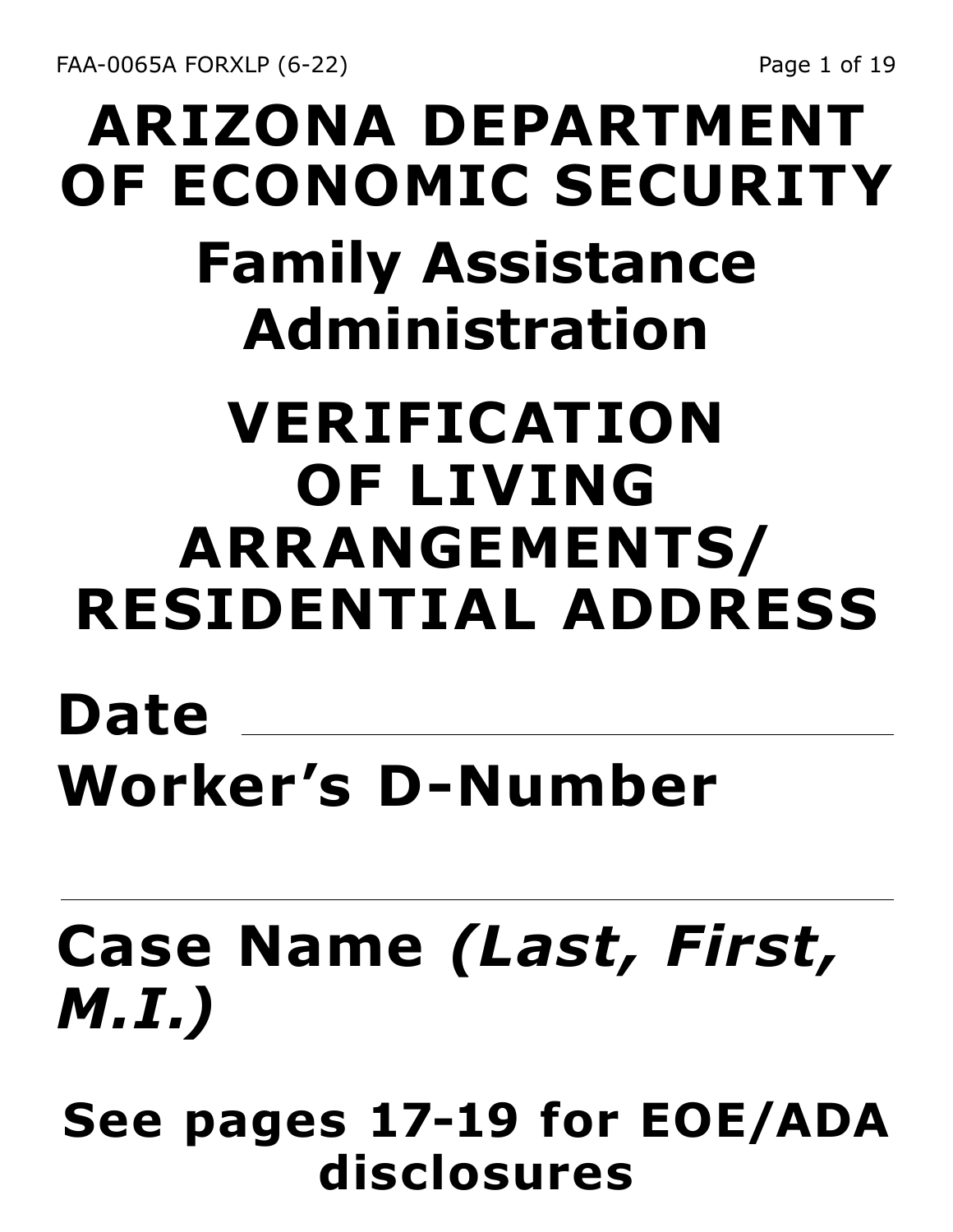## **AZTECS Case Number**

# **HEA ID**

**The person whose name and signature appear below has requested your cooperation in releasing the following information. Please complete and return this form by** *(Date)*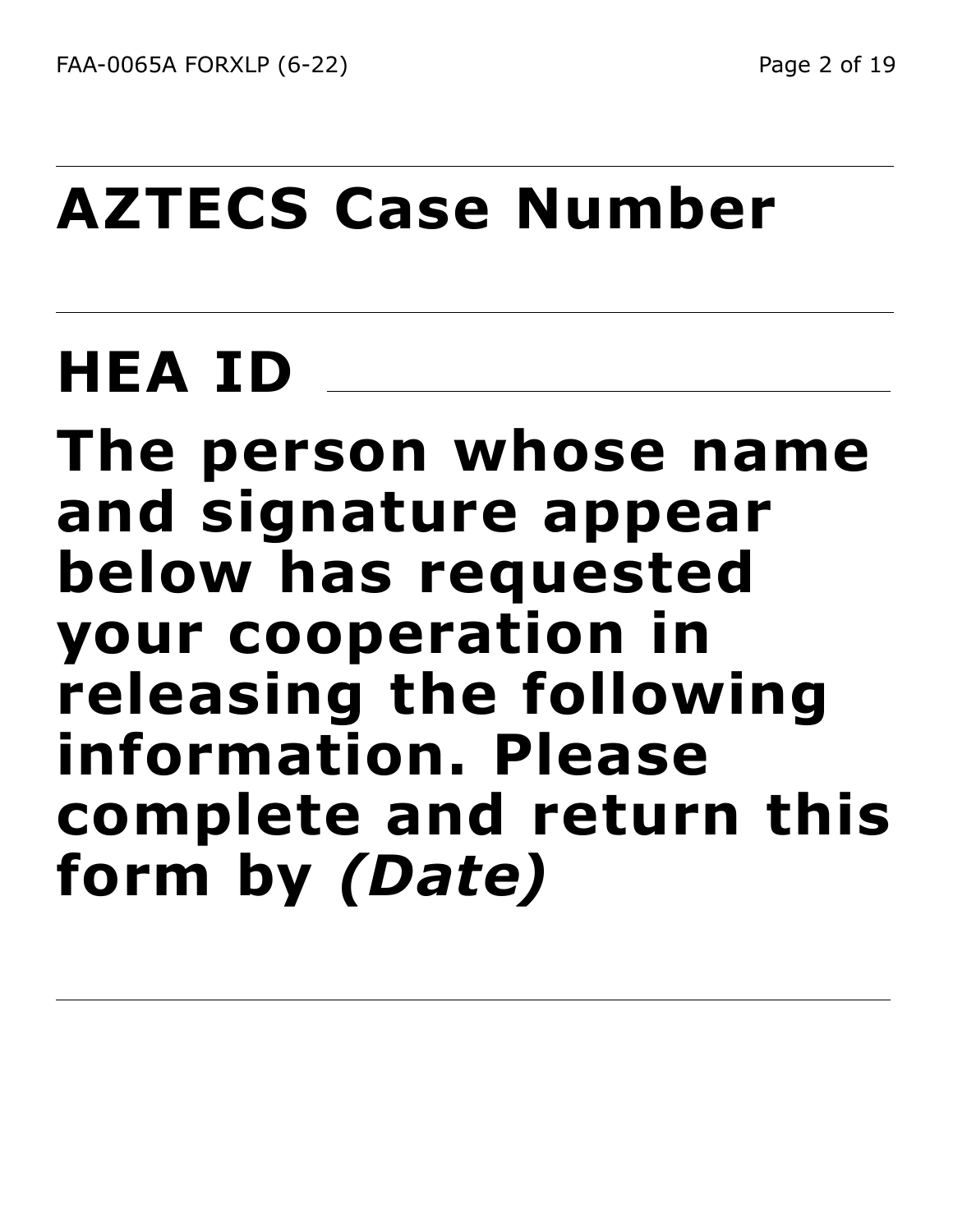FAA-0065A FORXLP (6-22) Page 3 of 19

## **Mail to: Arizona Department of Economic Security P.O. Box 19009 Phoenix, AZ 85005-9009 Or FAX to: (602) 257-7031 or 1 (844) 680- 9840**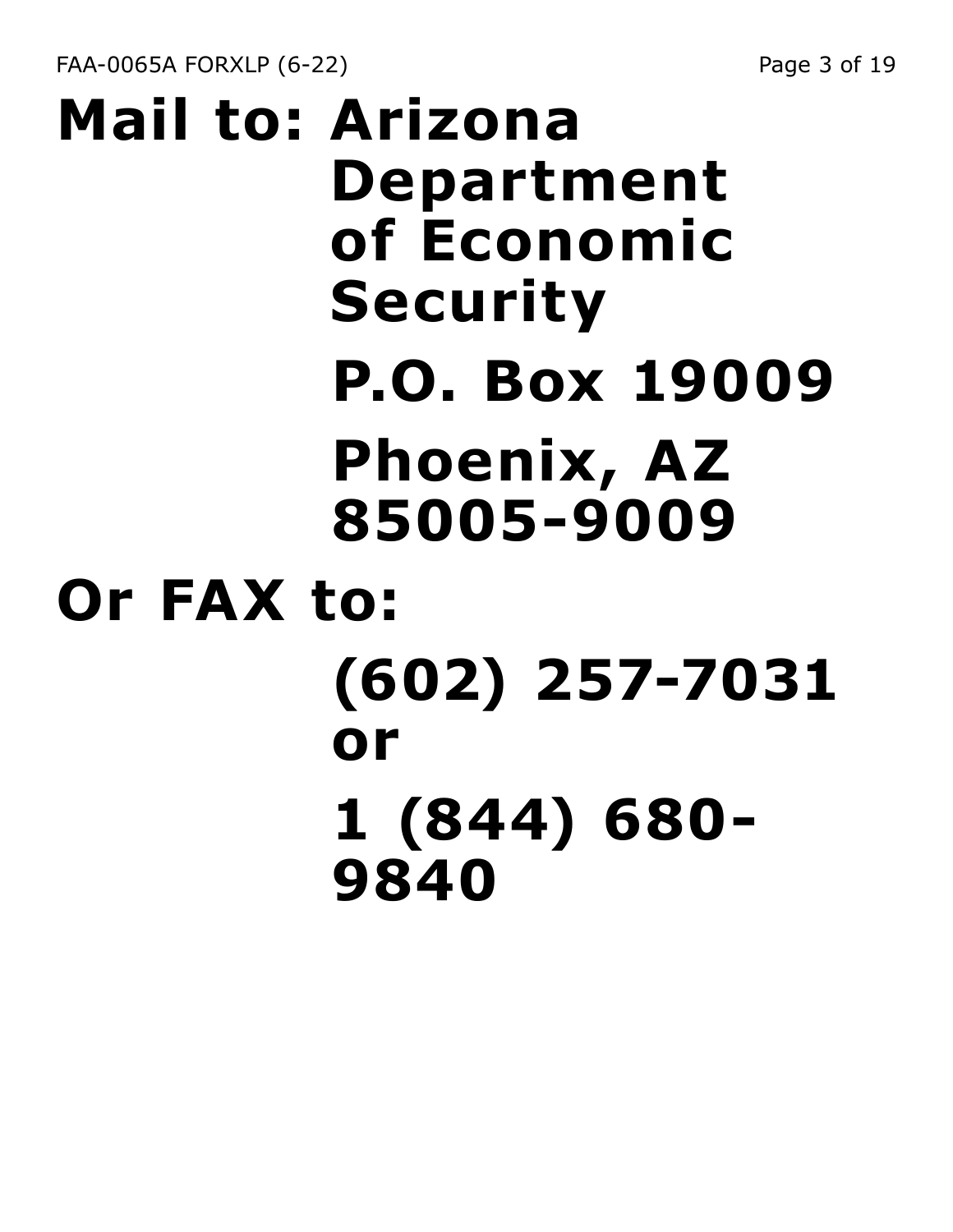## **AUTHORIZATION TO RELEASE INFORMATION**

#### **I authorize and consent to the release of any and all information requested below concerning my living arrangement or myself.**

# **Participant's Name**

# **Participant's Signature**

#### **Date**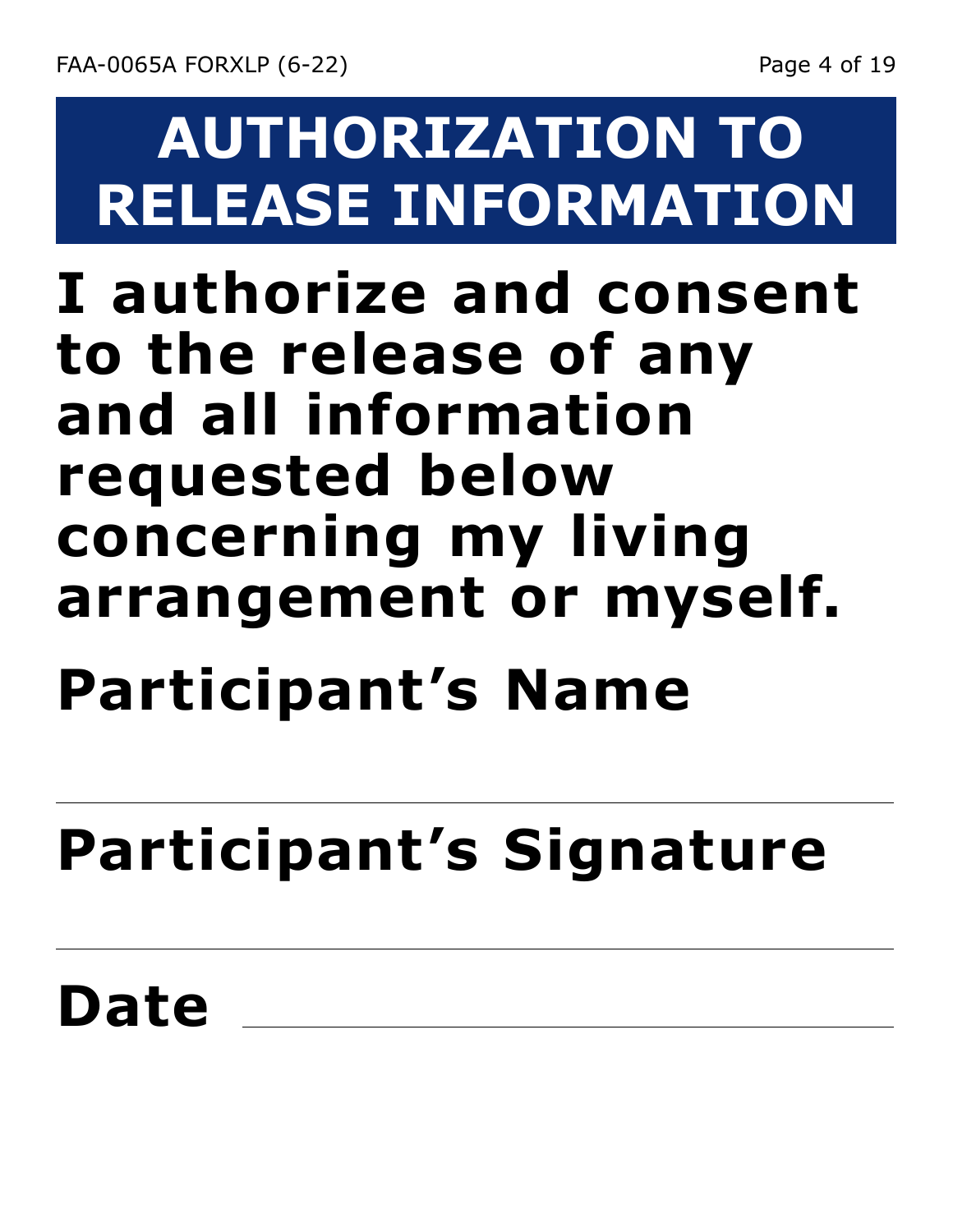#### **THIS SECTION IS REQUIRED FOR ALL PROGRAMS**

### **What is the Current Address of Residence? Address** *(No., Street)*

**City State ZIP Code**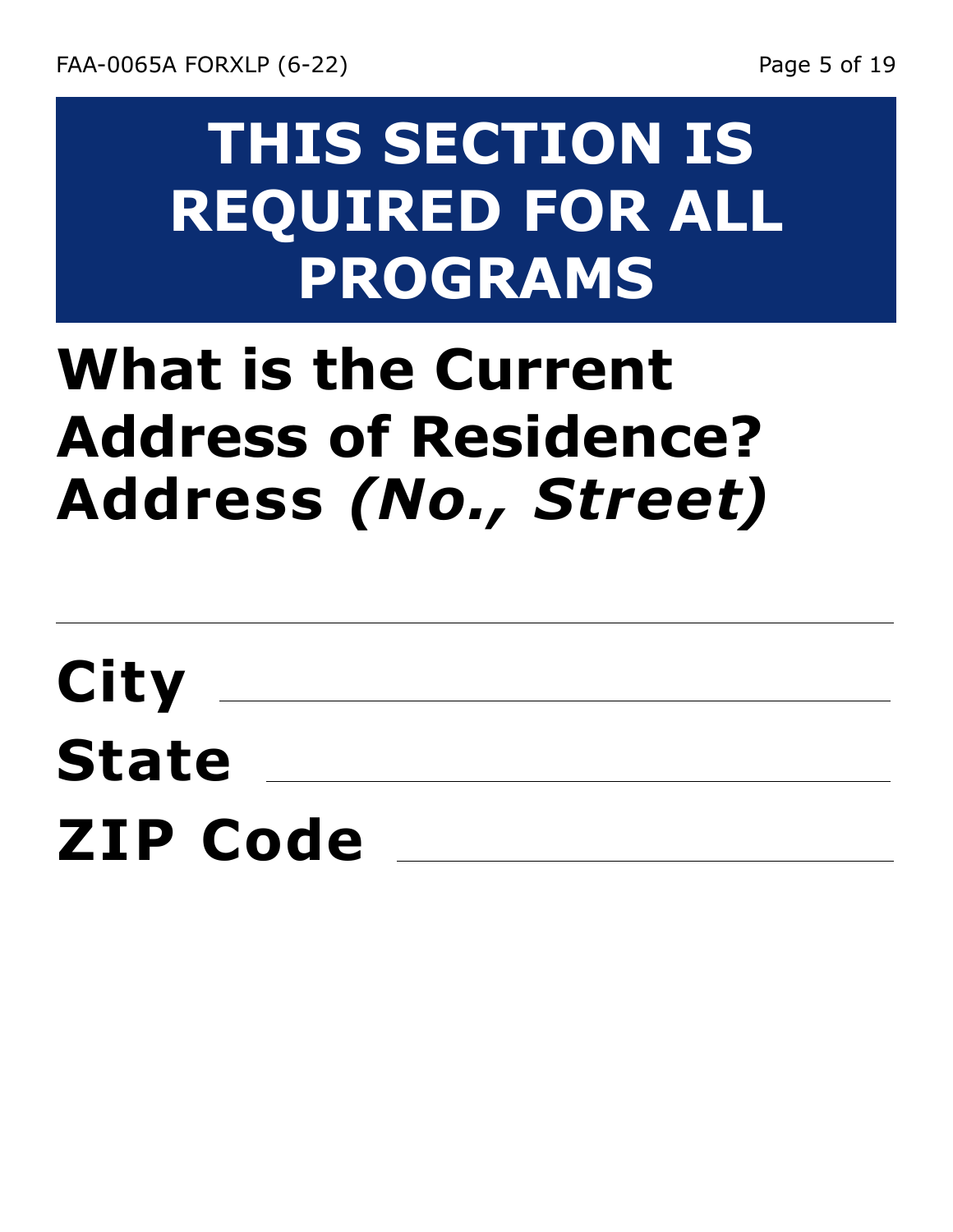## **PLEASE LIST THE NAMES OF EVERYONE LIVING AT THE ADDRESS:**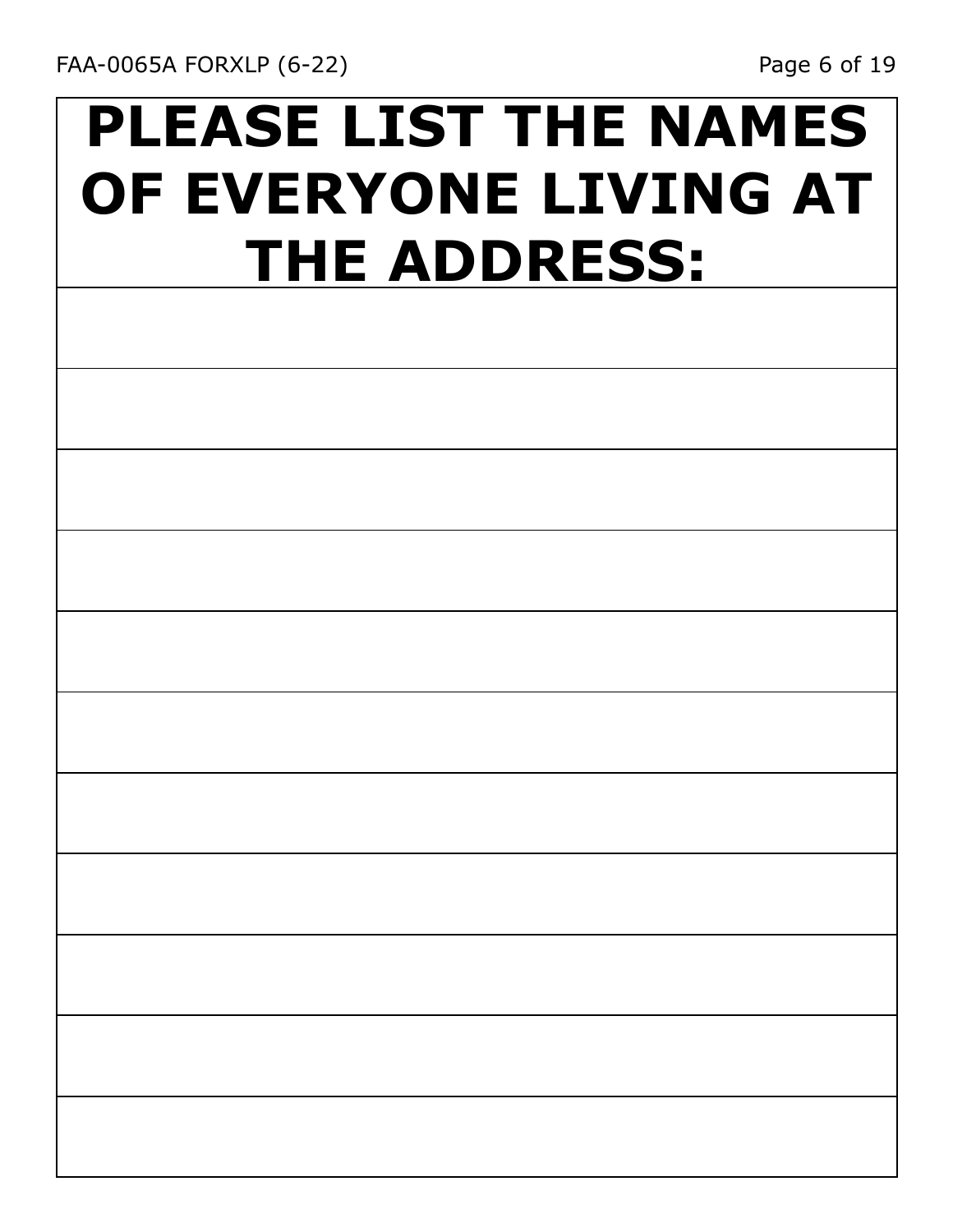## **PLEASE LIST THE NAMES OF EVERYONE LIVING AT THE ADDRESS (CONTINUED):**

**THIS SECTION IS REQUIRED FOR CASH ASSISTANCE, NUTRITION ASSISTANCE, AND STATE ASSISTANCE**

#### **What is the rent/ mortgage paid or billed? (Include Tax) \$**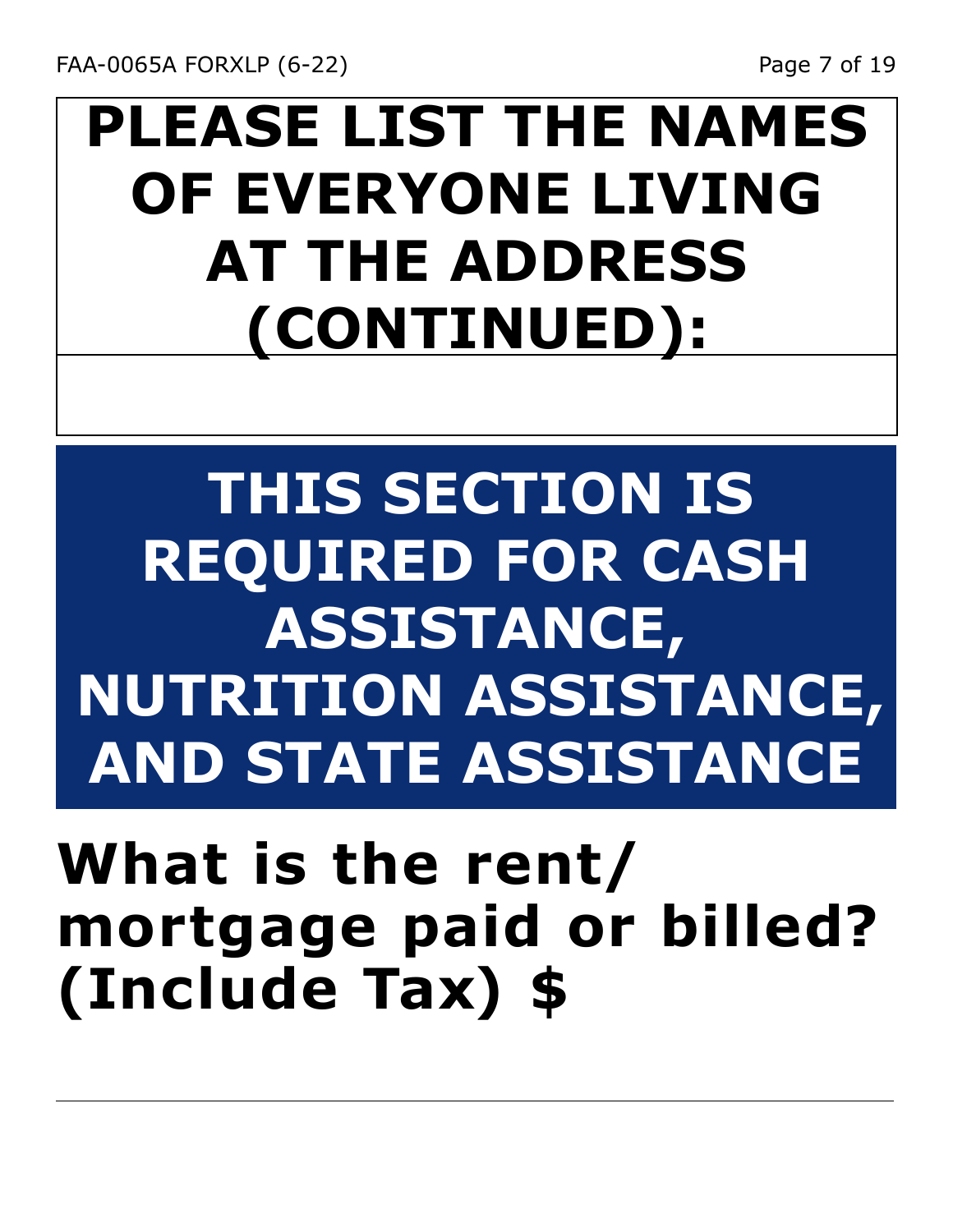FAA-0065A FORXLP (6-22) Page 8 of 19

# **Paid: Daily Weekly Monthly How is the rent/ mortgage paid? Cash Check Money Order Other** *(Specify)*

#### **Is any part of the rent, mortgage, or utilities paid by someone other than the renter or owner? Yes No**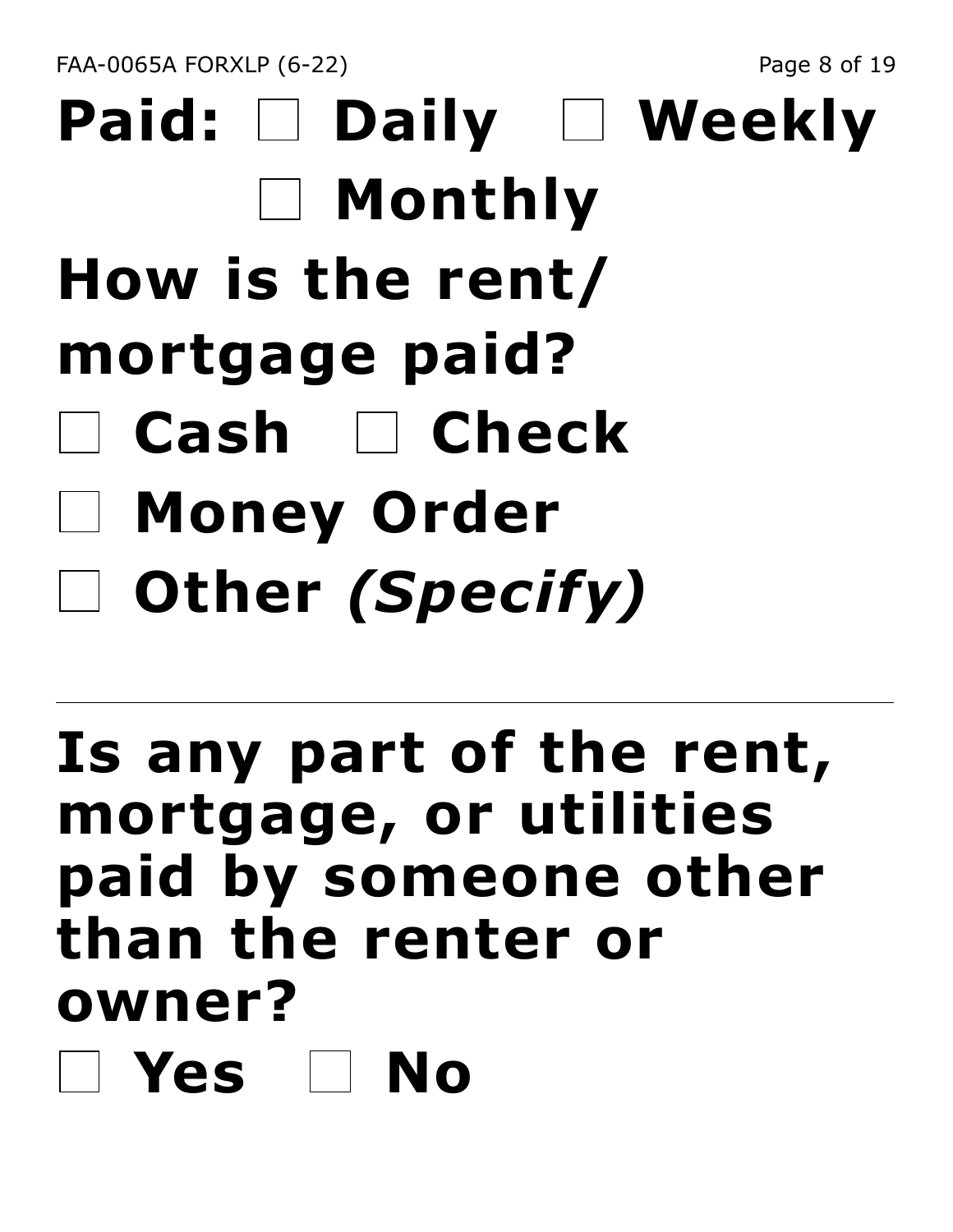FAA-0065A FORXLP (6-22) Page 9 of 19

# **If yes, explain:**

#### **Is any part of the rent, mortgage, or utilities paid in exchange for work? Yes No If yes, explain:**

# **THIS SECTION IS REQUIRED ONLY FOR NUTRITION ASSISTANCE Are utilities included in the rent? Yes No If yes, indicate which ones:**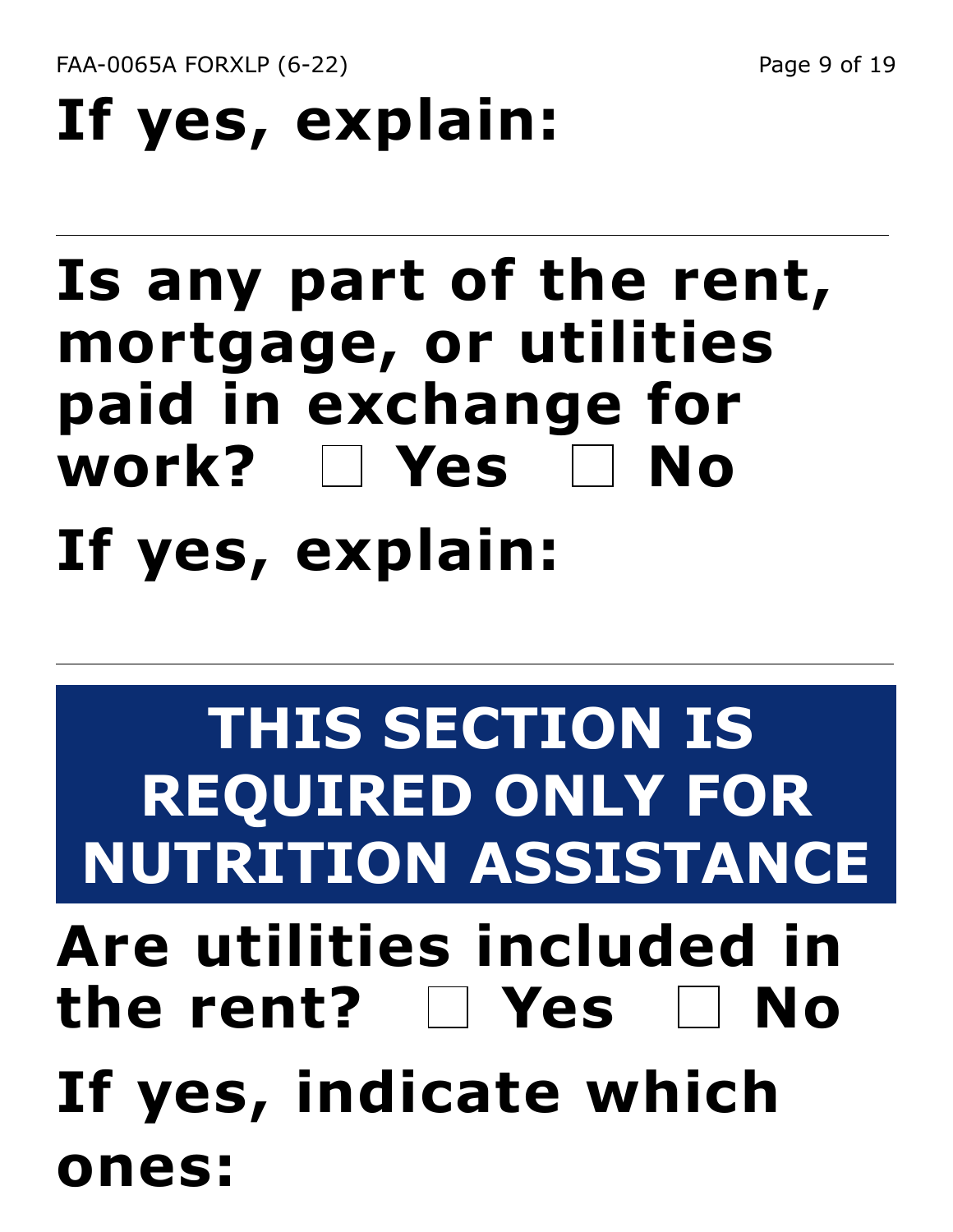FAA-0065A FORXLP (6-22) Page 10 of 19

## **Electric Gas Water Other** *(specify)*

#### **I swear under penalty of perjury that the statements made above are true and correct to the best of my knowledge, and that I have not withheld any information.**

# **Name of Person Completing This Form**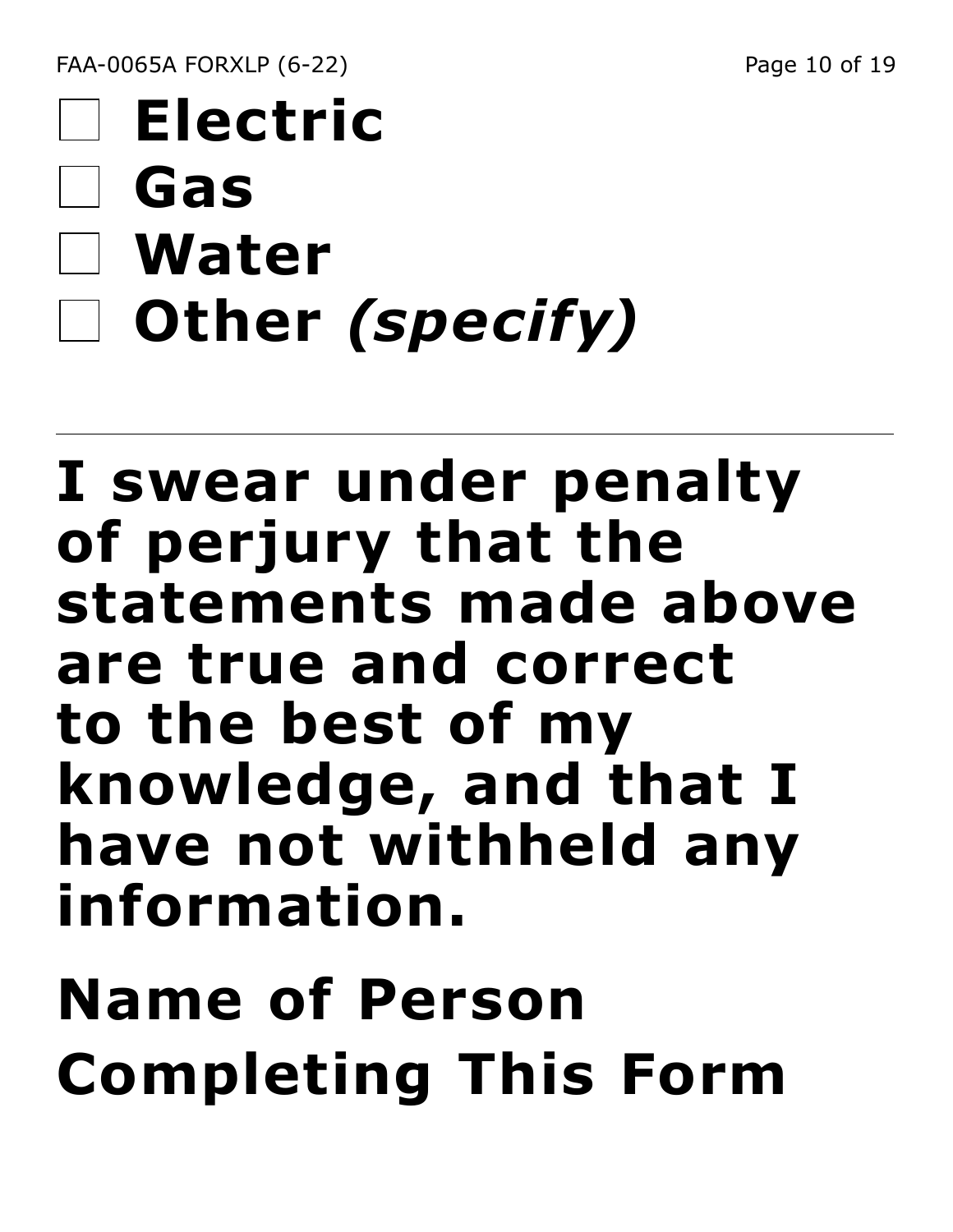FAA-0065A FORXLP (6-22) Page 11 of 19

# *(Please Print)*

# **Title/Relationship**

#### **Area Code and Phone Number**

#### **COMPLETION INSTRUCTIONS FOR FAA-0065A VERIFICATION OF LIVING ARRANGEMENTS/ RESIDENTIAL ADDRESS**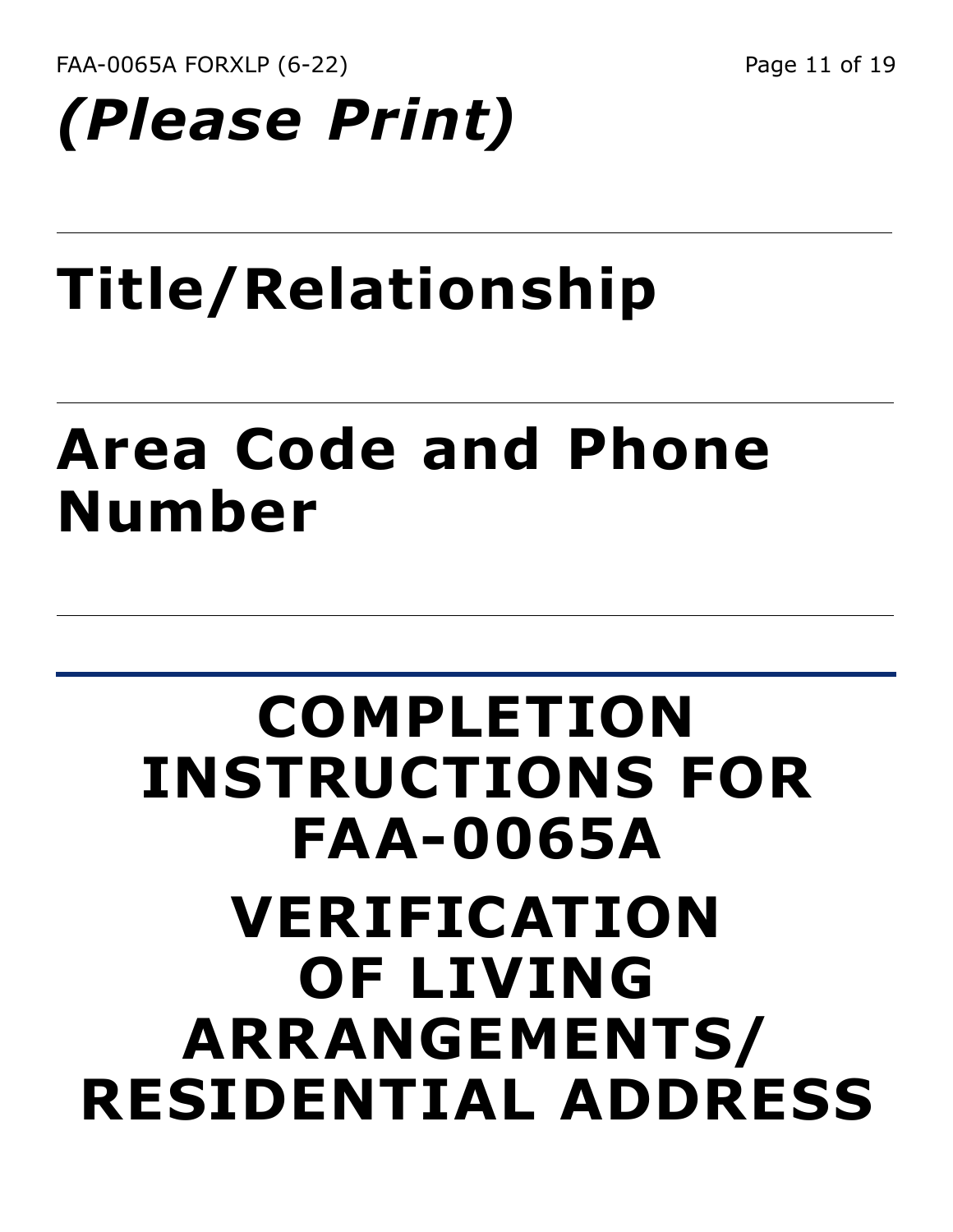FAA-0065A FORXLP (6-22) Page 12 of 19

#### **A. Purpose. To verify the following at new application, renewal and when a change is reported in living arrangements: All programs: Residential address and living arrangements CA, NA and ST: Rental obligation NA only: Utilities Note: Rental obligation and utilities must**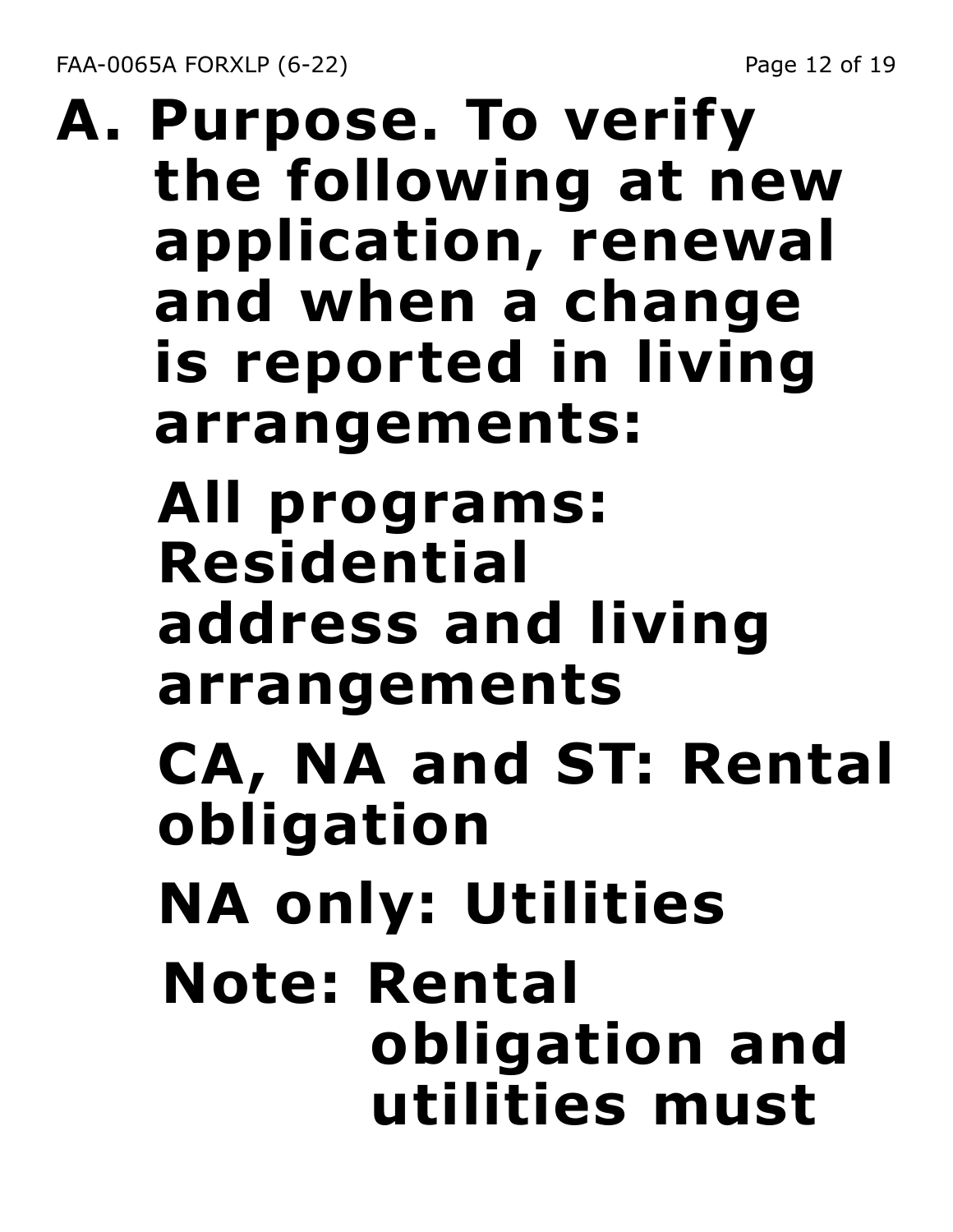**be verified for AHCCCS Health Insurance when the Expenses Exceed Income (EEI). B. Completion:**

**The worker completes the following:**

#### **Date**

- **Worker's D-Number**
- **Case Name**

#### **AZTECS Case Number**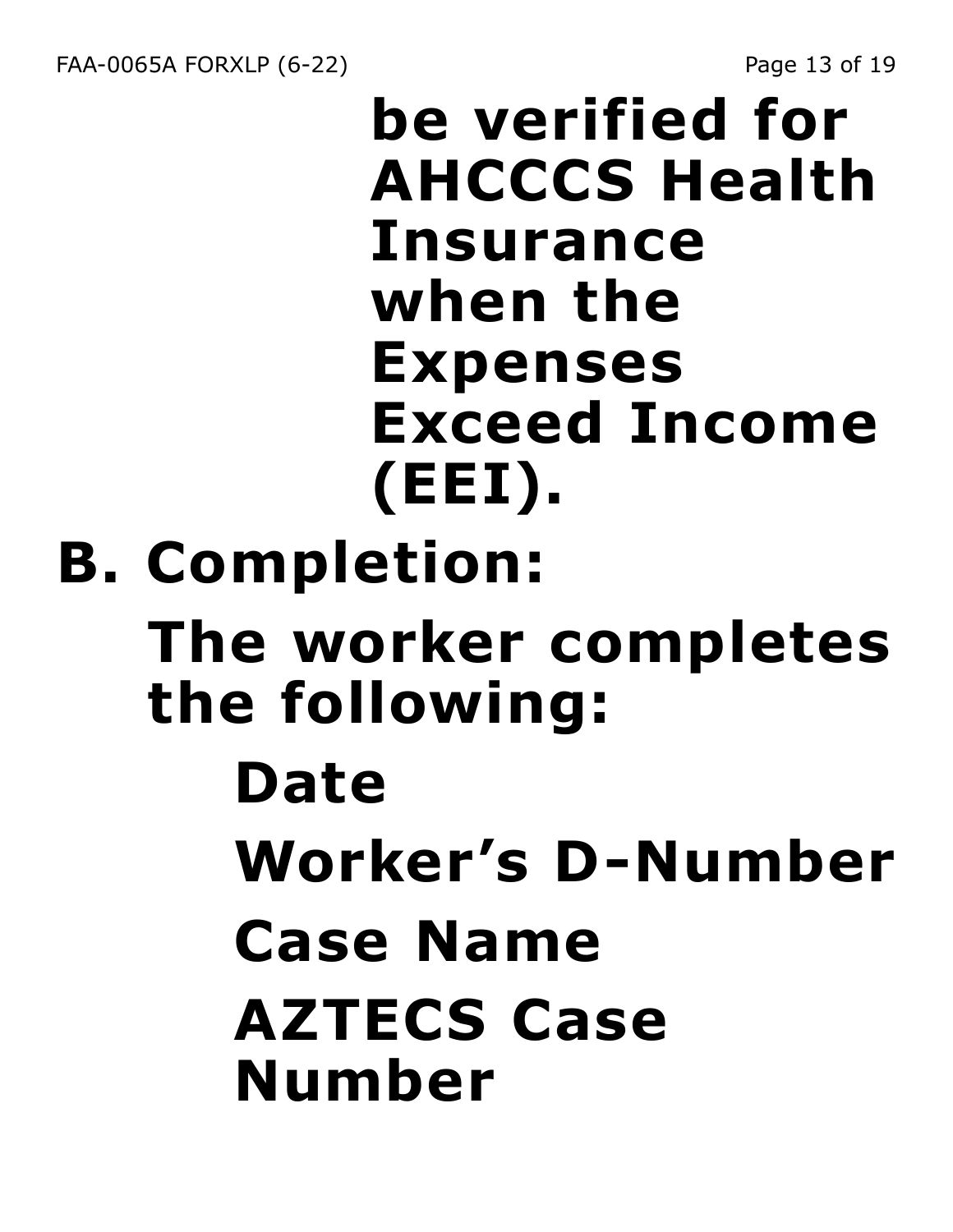FAA-0065A FORXLP (6-22) Page 14 of 19

**HEA ID: The applicant completes the following: Reads the AUTHORIZATION TO RELEASE INFORMATION, prints complete name, signs and date the form. A person that knows the household's circumstances, completes the following:**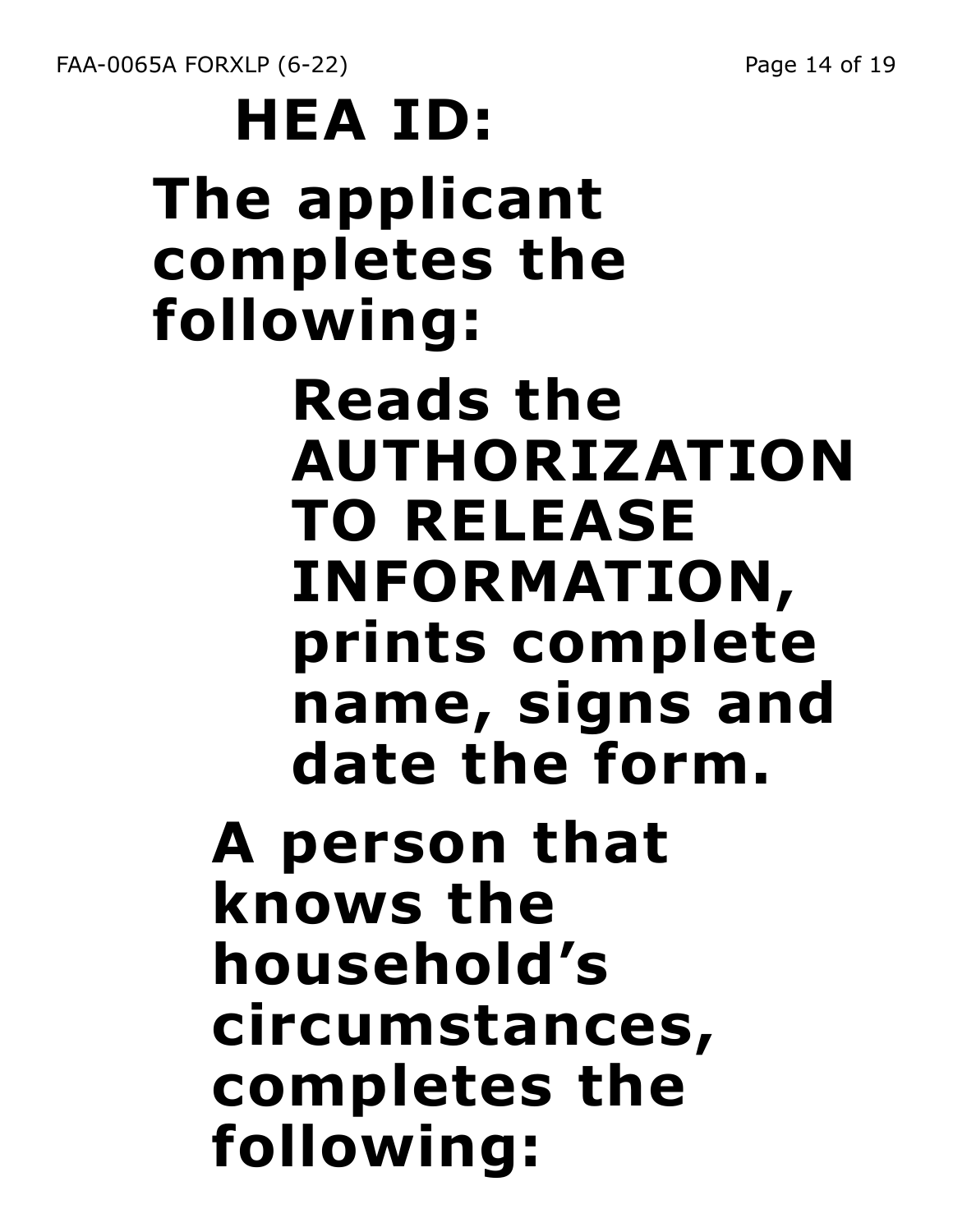# **Complete the remainder of the form. Print full name and provide title or relationship to the applicant. Provide telephone number. Sign and date the form. C. Routing: Mail or**

**FAX the original to the organization or person providing the information. A copy is retained in the case**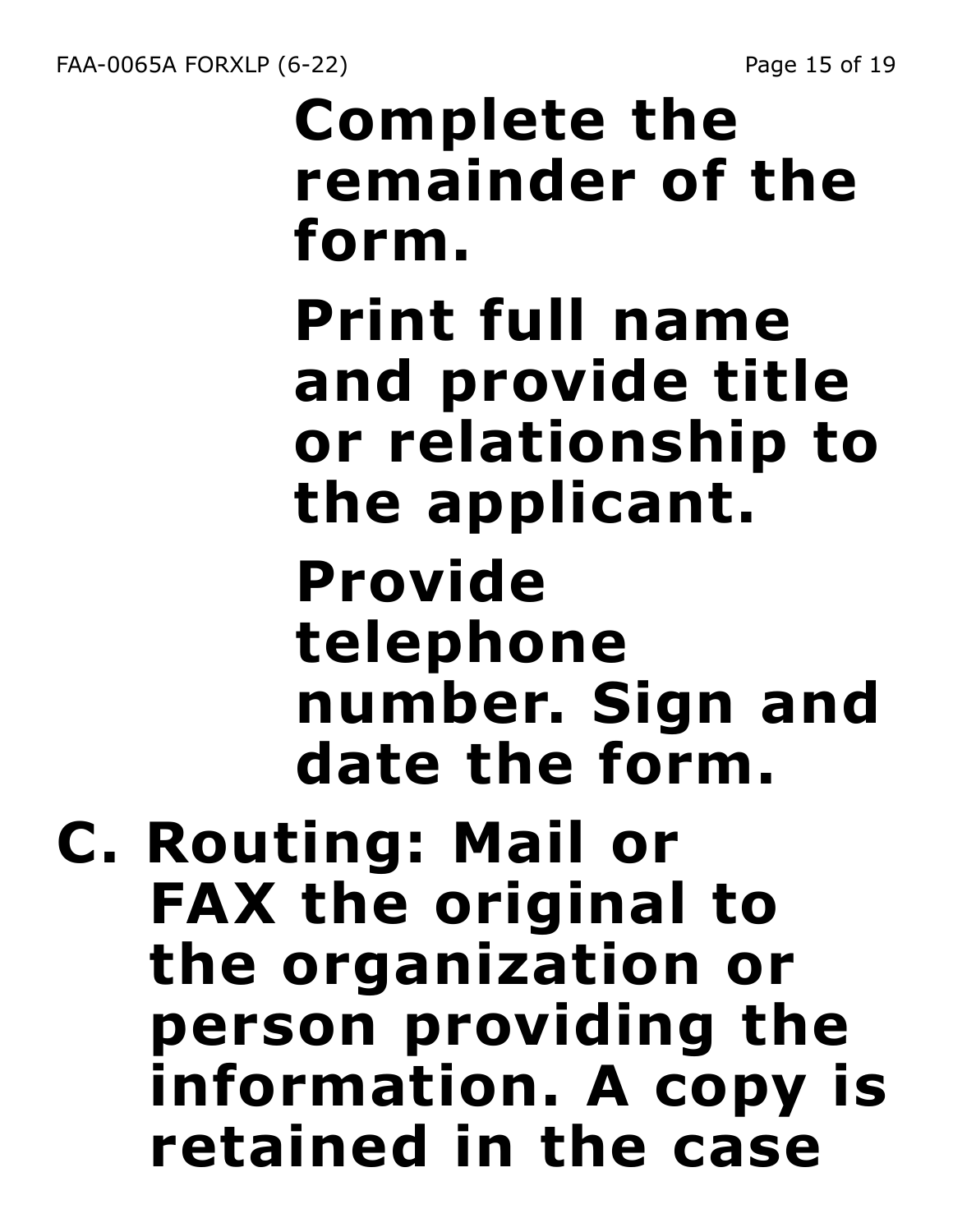# **file.**

**D. Retention: The copy will be retained in the case file with the current application until the original is returned, at which time it will be removed and destroyed. The original will be retained in the case file with the current application.**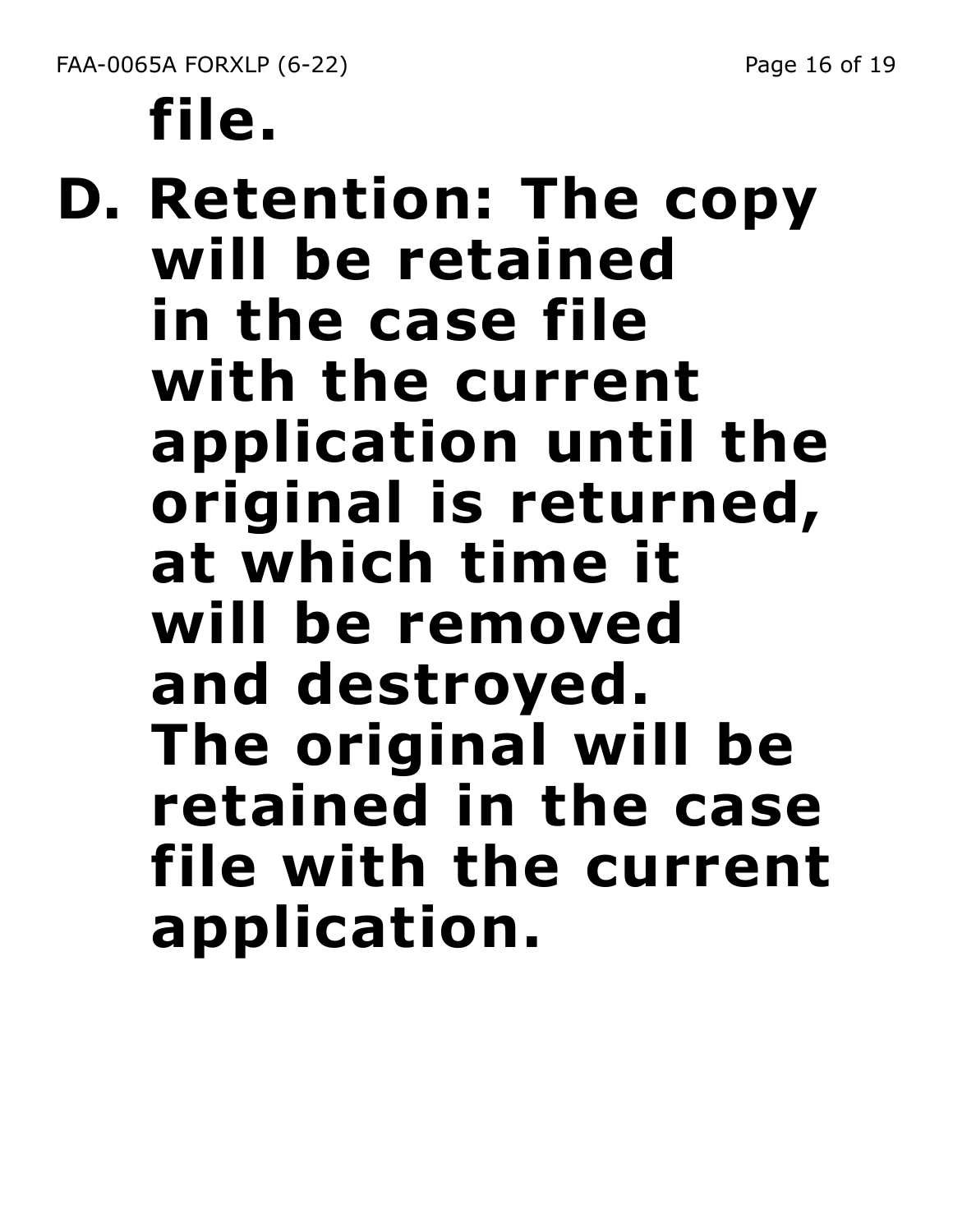FAA-0065A FORXLP (6-22) Page 17 of 19

## **The USDA is an equal opportunity provider and employer • DES/ TANF Agencies are Equal Opportunity Employers/Programs • Under Titles VI and VII of the Civil Rights Act of 1964 (Title VI & VII), and the Americans with Disabilities Act of 1990 (ADA), Section 504 of the Rehabilitation Act of 1973, the Age Discrimination Act of 1975, and Title II of the**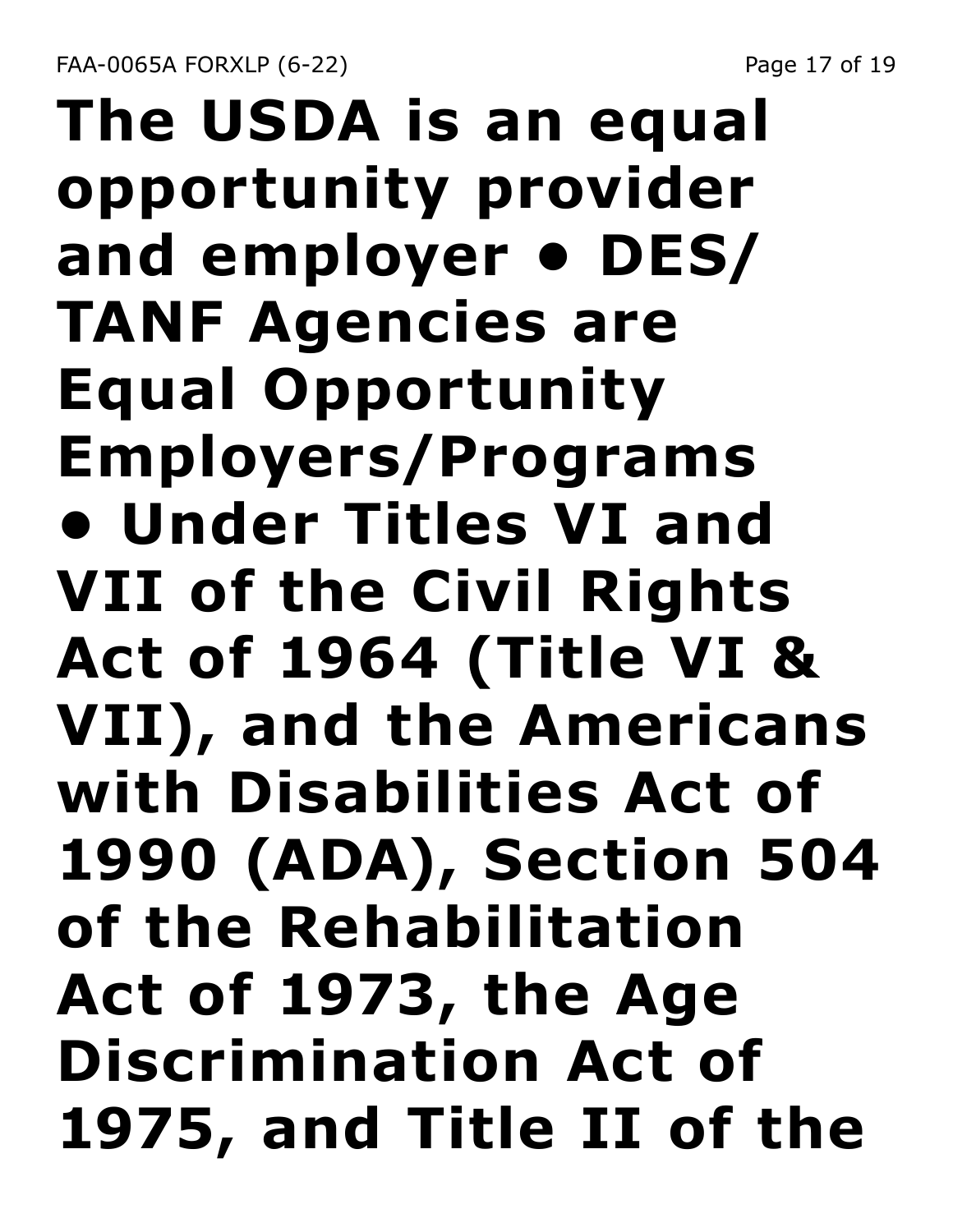FAA-0065A FORXLP (6-22) Page 18 of 19

## **Genetic Information Nondiscrimination Act (GINA) of 2008; the Department prohibits discrimination in admissions, programs, services, activities, or employment based on race, color, religion, sex, national origin, age, disability, genetics and retaliation. To request this document in alternative format or for further information about this policy,**